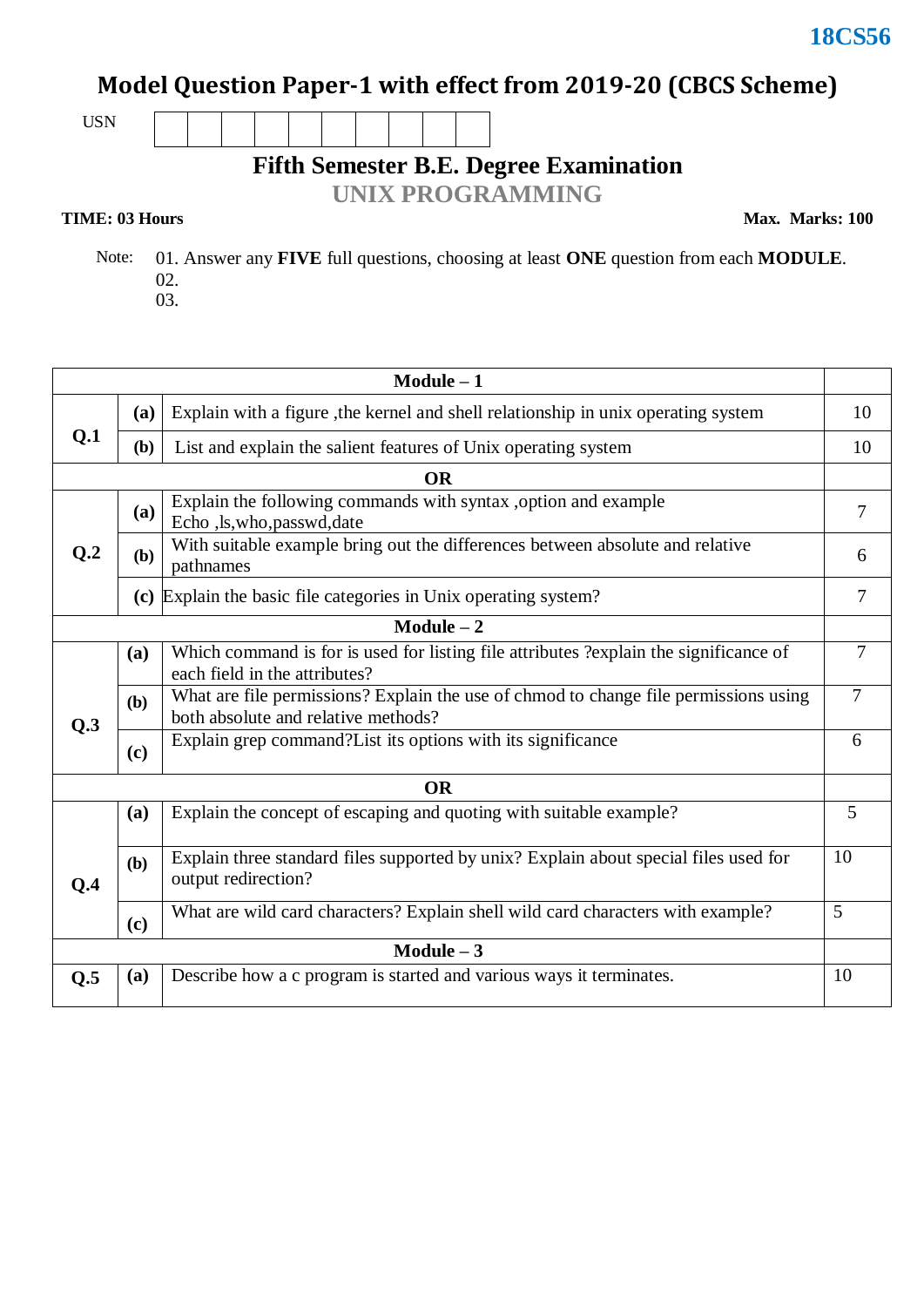# **18CS56**

|           |              | With neat sketch, explain memory layout of C program.<br>( <b>b</b> )                                                                                |    |  |  |  |
|-----------|--------------|------------------------------------------------------------------------------------------------------------------------------------------------------|----|--|--|--|
|           | (c)          |                                                                                                                                                      |    |  |  |  |
|           |              | <b>OR</b>                                                                                                                                            |    |  |  |  |
|           | (a)          | With related data structures explain UNIX kernel support for a process.                                                                              | 10 |  |  |  |
| Q.6       | (b)          | What do you mean by fork and vfork functions. Explain both functions with example<br>10<br>programs.                                                 |    |  |  |  |
|           | (c)          |                                                                                                                                                      |    |  |  |  |
|           |              | $Module - 4$                                                                                                                                         |    |  |  |  |
|           | (a)          | What are Pipes? Explain different ways to view a half-duplex pipe. Write a program to<br>send data from parent process to child process using pipes. | 10 |  |  |  |
| Q.7       | (b)          | What is fifo? With a neat diagram explain the client server communication using fifo?                                                                | 10 |  |  |  |
|           | (c)          |                                                                                                                                                      |    |  |  |  |
|           |              | <b>OR</b>                                                                                                                                            |    |  |  |  |
|           | (a)          | Explain briefly with example a) Message queue b) Semaphores.                                                                                         | 10 |  |  |  |
| Q.8       | (b)          | Write a note on (i) Process accounting (ii) Process Times.                                                                                           | 10 |  |  |  |
|           | (c)          |                                                                                                                                                      |    |  |  |  |
|           |              | $Module - 5$                                                                                                                                         |    |  |  |  |
| Q.9       | (a)          | What are signals? Mention different source of signals? Write program to setup signal<br>handlers for SIGINIT and SIGALRM                             | 10 |  |  |  |
|           | (b)          | Explain daemon characteristics and basic coding rules.                                                                                               |    |  |  |  |
|           | (c)          |                                                                                                                                                      |    |  |  |  |
| <b>OR</b> |              |                                                                                                                                                      |    |  |  |  |
| Q.10      | (a)          | What is signal mask of a process? WAP to check whether the SIGINT signal present in<br>signal mask.                                                  | 10 |  |  |  |
|           | ( <b>b</b> ) | Explain The sigsetjmp and siglongjmp Functions with examples.<br>10                                                                                  |    |  |  |  |
|           | (c)          |                                                                                                                                                      |    |  |  |  |
|           |              |                                                                                                                                                      |    |  |  |  |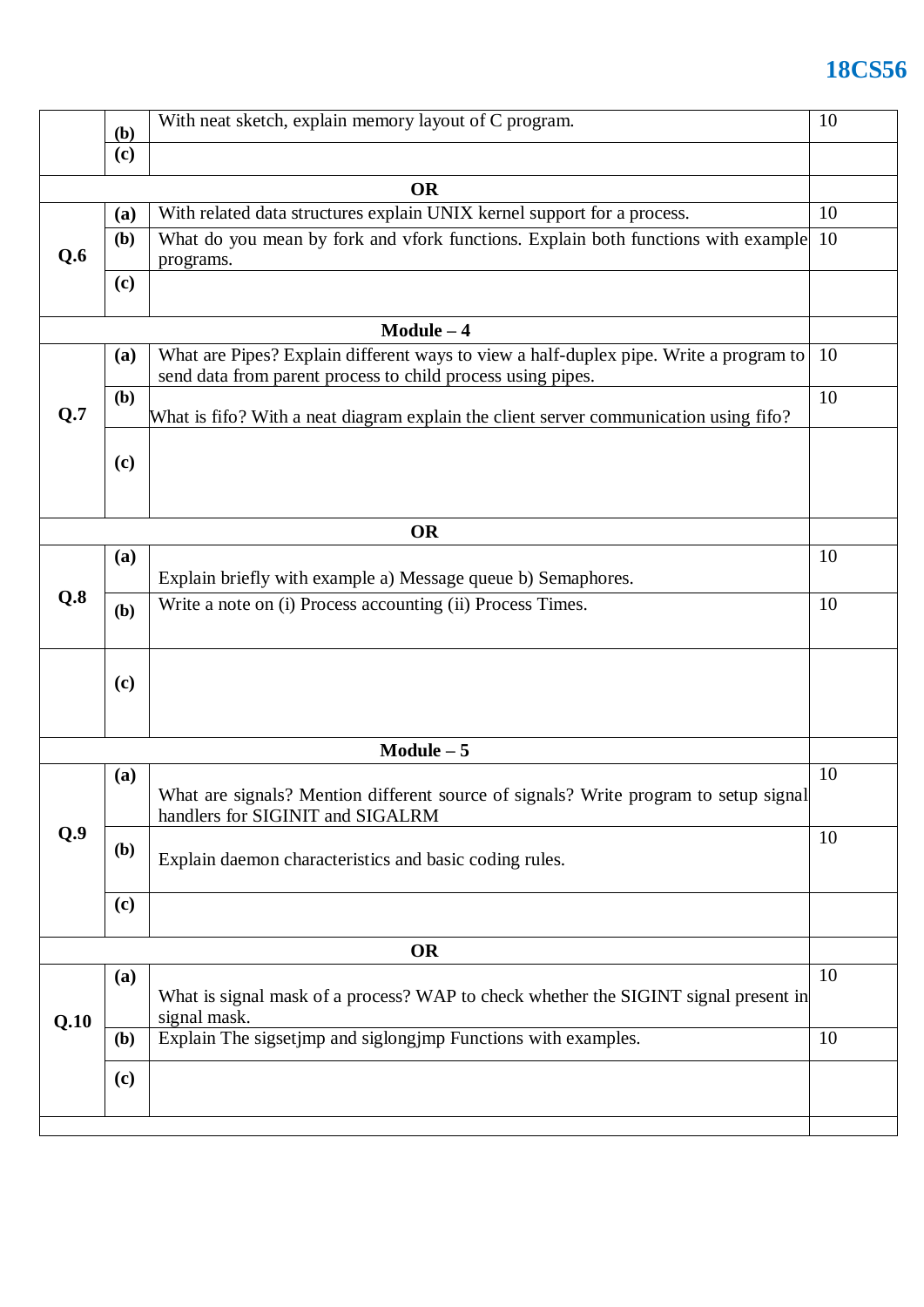| Table showing the Bloom's Taxonomy Level, Course Outcome and Programme<br>Outcome |     |                                                                                            |               |                             |  |                             |  |
|-----------------------------------------------------------------------------------|-----|--------------------------------------------------------------------------------------------|---------------|-----------------------------|--|-----------------------------|--|
| <b>Question</b>                                                                   |     | <b>Bloom's Taxonomy Level</b><br>attached                                                  |               | <b>Course</b><br>Outcome    |  | <b>Programme Outcome</b>    |  |
| Q.1                                                                               | (a) | L2                                                                                         |               | CO <sub>1</sub>             |  | PO1, PO2, PSO2              |  |
|                                                                                   | (b) | L1<br>L2                                                                                   |               | CO <sub>1</sub>             |  | PO1, PO2, PSO2              |  |
| Q.2                                                                               | (a) | L2                                                                                         |               | CO <sub>1</sub>             |  | PO1, PO2, PSO2              |  |
|                                                                                   | (b) | L2                                                                                         |               | CO <sub>1</sub>             |  | PO1, PO2, PSO2              |  |
|                                                                                   | (c) | L2                                                                                         |               | CO <sub>1</sub>             |  | PO2, PSO1, PSO2             |  |
| Q.3                                                                               | (a) | L1<br>L2                                                                                   |               | CO <sub>2</sub>             |  | 2PO2, PSO1, PSO2            |  |
|                                                                                   | (b) | L1<br>L2                                                                                   |               | CO <sub>2</sub>             |  | PO2, PSO1, PSO2             |  |
|                                                                                   | (c) | L2                                                                                         |               | CO <sub>2</sub>             |  | PO1, PO2, PSO1, PSO2        |  |
| Q.4                                                                               | (a) | L2                                                                                         |               | CO <sub>2</sub>             |  | PO1PO2,PSO1,PSO2            |  |
|                                                                                   | (b) | L2                                                                                         |               | CO <sub>2</sub>             |  | PO2, PSO1, PSO2             |  |
|                                                                                   | (c) | L1<br>L2                                                                                   |               | CO <sub>2</sub>             |  | PO2, PSO1, PSO2             |  |
| $Q.\overline{5}$                                                                  | (a) | $\overline{L2}$                                                                            |               | Co <sub>3</sub>             |  | PO2, PSO1, PSO2             |  |
|                                                                                   | (b) | L2                                                                                         |               | Co <sub>3</sub>             |  | PO2, PSO1, PSO2             |  |
|                                                                                   | (c) |                                                                                            |               |                             |  |                             |  |
| Q.6                                                                               | (a) | L1                                                                                         |               | Co <sub>3</sub>             |  | PO <sub>2</sub>             |  |
|                                                                                   | (b) | L2                                                                                         |               | Co <sub>3</sub>             |  | PO <sub>2</sub>             |  |
|                                                                                   | (c) |                                                                                            |               |                             |  |                             |  |
| Q.7                                                                               | (a) | L1                                                                                         |               | Co <sub>3</sub>             |  | PO1, PO2, PSO1, PSO2        |  |
|                                                                                   | (b) | L1                                                                                         |               | Co <sub>3</sub>             |  | PO2, PSO1, PSO2             |  |
|                                                                                   | (c) |                                                                                            |               |                             |  |                             |  |
| Q.8                                                                               | (a) | L1                                                                                         |               | Co <sub>3</sub>             |  | PO2, PSO1, PSO2             |  |
|                                                                                   | (b) | L1                                                                                         |               | Co <sub>3</sub>             |  | PO1, PO2                    |  |
|                                                                                   | (c) |                                                                                            |               |                             |  |                             |  |
| Q.9                                                                               | (a) | L2                                                                                         |               | Co4                         |  | PO2, PSO1, PSO2             |  |
|                                                                                   | (b) | L1                                                                                         |               | Co4                         |  | PO1, PO2                    |  |
|                                                                                   | (c) |                                                                                            |               |                             |  |                             |  |
| Q.10                                                                              | (a) | L2                                                                                         |               | Co4                         |  | PO2, PSO1, PSO2             |  |
|                                                                                   | (b) | L2                                                                                         |               | Co4                         |  | PO1, PO2                    |  |
|                                                                                   | (c) |                                                                                            |               |                             |  |                             |  |
|                                                                                   |     |                                                                                            |               |                             |  |                             |  |
|                                                                                   |     |                                                                                            |               | Lower order thinking skills |  |                             |  |
| Bloom's<br><b>Taxonomy</b><br>Levels                                              |     | Remembering(                                                                               | Understanding |                             |  | Applying (Application):     |  |
|                                                                                   |     | Comprehension): $L_2$<br>knowledge): $L_1$<br>$L_3$<br><b>Higher order thinking skills</b> |               |                             |  |                             |  |
|                                                                                   |     | Valuating (Evaluation): $L_5$<br>Analyzing (Analysis): $L_4$                               |               |                             |  | Creating (Synthesis): $L_6$ |  |
|                                                                                   |     |                                                                                            |               |                             |  |                             |  |

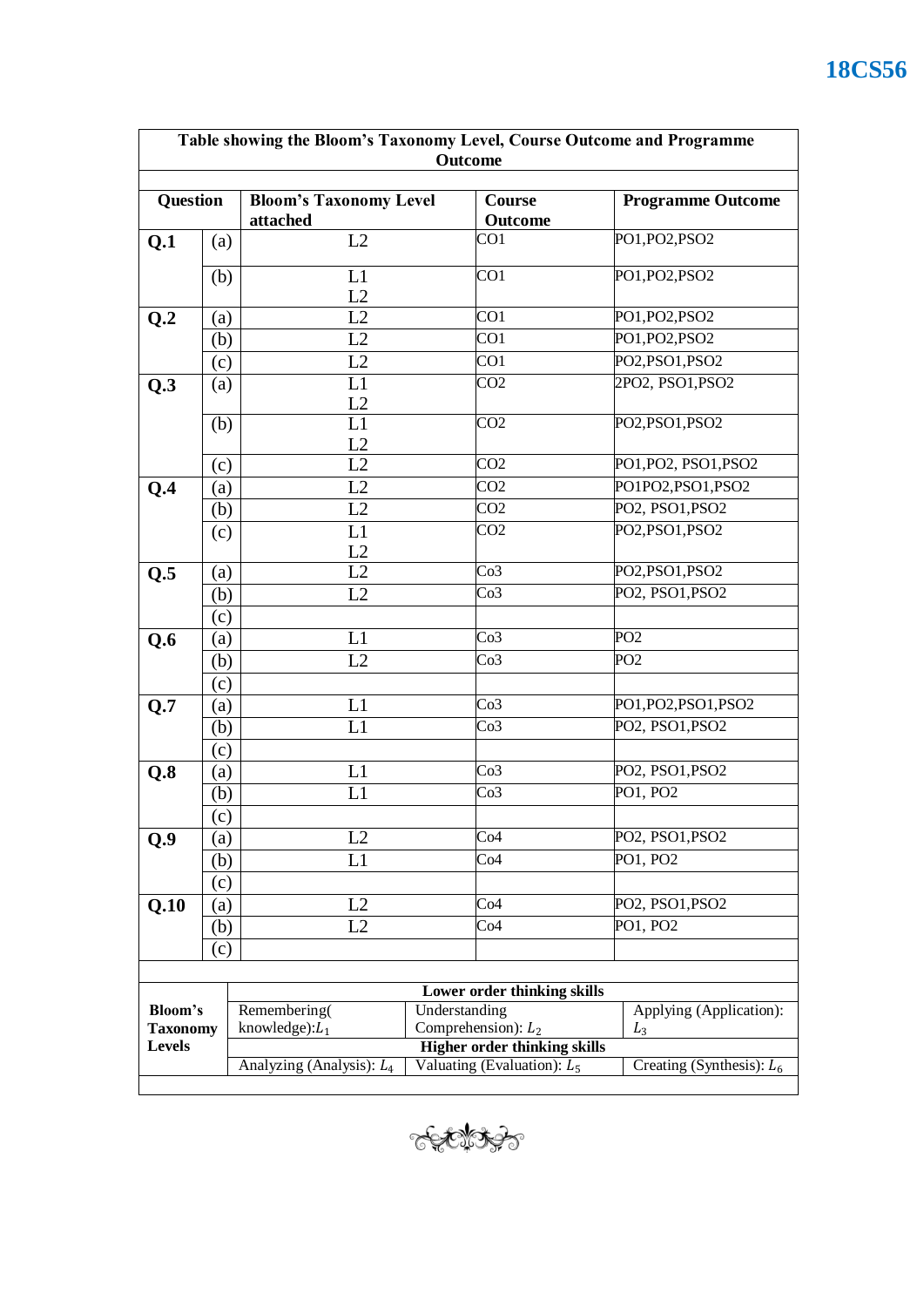# **Model Question Paper-1 with effect from 2019-20 (CBCS Scheme)**

USN

## **Fifth Semester B.E. Degree Examination**

**UNIX PROGRAMMING**

**TIME: 03 Hours** Max. Marks: 100

Note: 01. Answer any **FIVE** full questions, choosing at least **ONE** question from each **MODULE**.

|                             |     | $Module - 1$                                                                                                                                                                                                                                         | <b>Marks</b>   |  |  |  |
|-----------------------------|-----|------------------------------------------------------------------------------------------------------------------------------------------------------------------------------------------------------------------------------------------------------|----------------|--|--|--|
| Q.1                         |     | (a) Illustrate unix architecture with neat diagram.                                                                                                                                                                                                  |                |  |  |  |
|                             |     | (b) Discuss the silent features of UNIX operating system.                                                                                                                                                                                            | 08             |  |  |  |
|                             |     | What are internal and external commands in UNIX? Explain them with suitable<br>$(c)$ example.                                                                                                                                                        | 04             |  |  |  |
|                             |     | <b>OR</b>                                                                                                                                                                                                                                            |                |  |  |  |
|                             |     | Illustrate command structure usage and behavior with respect to absolute and relative<br>(a) pathnames of following commands with suitable examples.<br>i). mkdir<br>ii). rmdir                                                                      |                |  |  |  |
| Q.2                         |     | (b) Discuss different file types available in UNIX operating system with neat diagram.                                                                                                                                                               | 8              |  |  |  |
|                             |     | (c) Explain parent-child relationship in UNIX file system.                                                                                                                                                                                           | $\overline{2}$ |  |  |  |
|                             |     | $Module - 2$                                                                                                                                                                                                                                         | <b>Marks</b>   |  |  |  |
|                             | (a) | Which command is used for listing file attributes? Briefly describe the significance of<br>each field of the output                                                                                                                                  |                |  |  |  |
| Q.3                         | (b) | Current file permission of a regular file "unix" are <b>rw</b> --w---x.<br>Illustrate both relative and absolute methods required to change permission to the<br>following:<br>i). $-wxrwxr-x$ ii). $r$ ------- $x$ iii). $-w-r-x-w-$ iv). $-xrw-r-$ | 08             |  |  |  |
|                             | (c) | Explain wild cards with examples and its various types.                                                                                                                                                                                              | 04             |  |  |  |
|                             |     | <b>OR</b>                                                                                                                                                                                                                                            |                |  |  |  |
|                             | (a) | Define is shell programming? Write a shell program to create a simple calculator<br>which can perform basic arithmetic operations?                                                                                                                   | 10             |  |  |  |
|                             | (b) | Explain grep command with all options.                                                                                                                                                                                                               | 06             |  |  |  |
| Q.4                         | (c) | Write the output for following command.<br>i) grep ^[^3] abcd<br>ii) grep -v "please delete" filename.txt   wc<br>iii) $\vert$ s $\vert$ wc- $\vert$ >fcount<br>iv)cat $*.c$   wc -c                                                                 | 04             |  |  |  |
| Module $-3$<br><b>Marks</b> |     |                                                                                                                                                                                                                                                      |                |  |  |  |
| Q.5                         | (a) | Describe general unix file API's with syntax and explain the each field in detail                                                                                                                                                                    | 10             |  |  |  |
|                             | (b) | Explain file and record locking in detail.                                                                                                                                                                                                           | 06             |  |  |  |
|                             | (c) | List the number of ways a process can terminate?                                                                                                                                                                                                     | 04             |  |  |  |
| <b>OR</b>                   |     |                                                                                                                                                                                                                                                      |                |  |  |  |
|                             | (a) | Describe the mechanism of process creation with a neat diagram                                                                                                                                                                                       | 08             |  |  |  |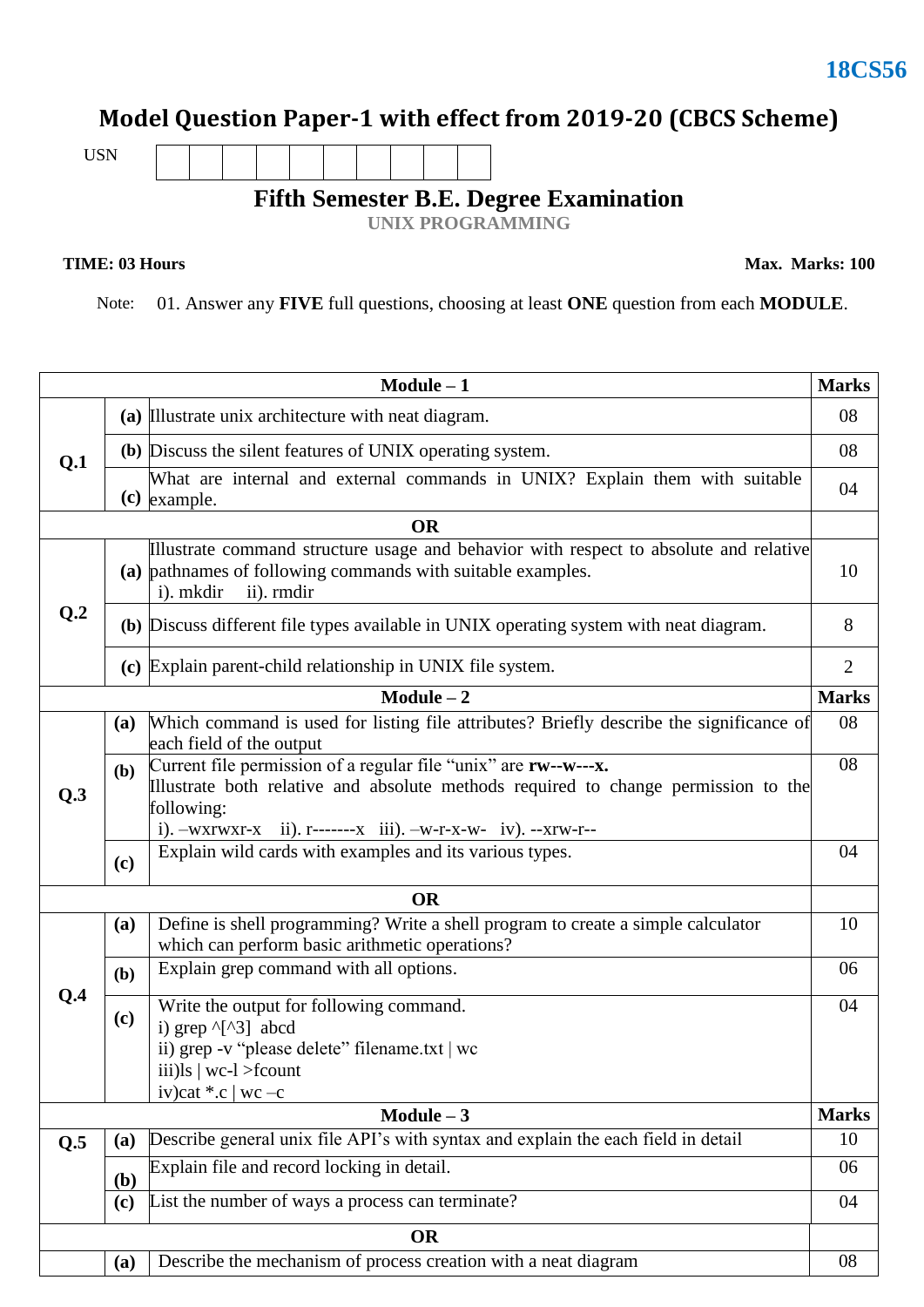# **18CS56**

|              | ( <b>b</b> ) | Explain the following commands                                                                 | 06           |  |  |  |
|--------------|--------------|------------------------------------------------------------------------------------------------|--------------|--|--|--|
| Q.6          |              | <i>i</i> )fork                                                                                 |              |  |  |  |
|              |              | ii) vfork                                                                                      |              |  |  |  |
|              |              | iii) exit                                                                                      |              |  |  |  |
|              | (c)          | Define race condition and polling? How to overcome these conditions                            | 06           |  |  |  |
| $Module - 4$ |              |                                                                                                |              |  |  |  |
|              | (a)          | Illustrate IPC with all its methods.                                                           | 08           |  |  |  |
| Q.7          | (b)          | Explain pipes with all its advantages and limitations?                                         | 06           |  |  |  |
|              | (c)          | Briefly explain the rules who can change group ID's                                            | 06           |  |  |  |
|              |              | <b>OR</b>                                                                                      |              |  |  |  |
|              | (a)          | Demonstrate the Client and Server interaction with neat diagram.                               | 10           |  |  |  |
| Q.8          | (b)          | What are Interpreter Files? Give the difference between Interpreter Files and<br>Interpreter.  | 06           |  |  |  |
|              | (c)          | What are semaphores? Mention its two types.                                                    | 04           |  |  |  |
|              |              | $Module - 5$                                                                                   | <b>Marks</b> |  |  |  |
|              | (a)          | What are daemon processes? Enlist their characteristics. Also write a program to               | 10           |  |  |  |
| Q.9          |              | transform a normal user process into a daemon process. Explain every step in the<br>program.   |              |  |  |  |
|              | (b)          | Explain the kill() API and alarm() API?                                                        | 10           |  |  |  |
| <b>OR</b>    |              |                                                                                                |              |  |  |  |
| Q.10         | (a)          | What is error logging? With a neat block schematic discuss the error login facility in<br>BSD. | 10           |  |  |  |
|              | <b>(b)</b>   | Explain the terms i) signal ii) signal mask                                                    | 10           |  |  |  |